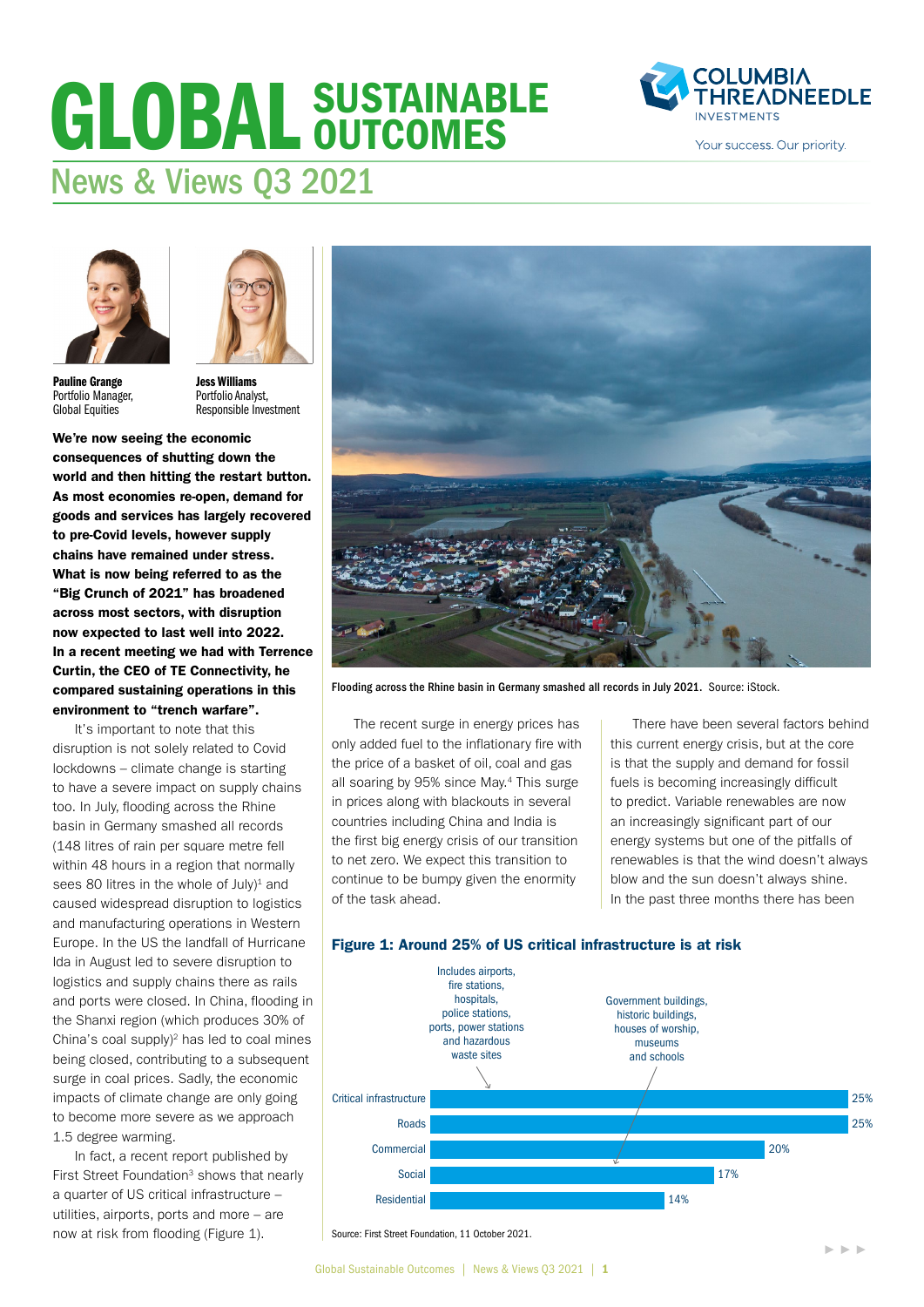► little wind in Europe and the UK (the latter has been at its slowest in 70 years) while in Latin America droughts have cut the region's hydropower output (hydropower is the main source of electricity generation in Latam accounting for around 45% of all electricity generated)<sup>5</sup>. As a result, these regions have all had to increase their consumption of natural gas. However, investment in fossil fuels has been cut in recent years, dropping 40% since 2015,<sup>6</sup> due to a combination of investor and government regulatory pressure and more recently by Covid-related supply chain challenges. The result has been a severe demand versus supply mismatch.

But this is not the first time the world has undergone the challenges of transitioning to new energy technology; for example our transition from whale oil to petroleum during the mid-19th century. Previous transitions have been equally disruptive and inflationary in the near term but successful over the long term.

We believe that this crisis if anything highlights the urgency to further accelerate investments in renewable energy and the technology needed to make them more reliable – namely battery storage and hydrogen. In the short term, these huge investment requirements will be inflationary but over the longer term the energy transition will be deflationary in nature as the bulk of renewable energy investment needs to be in upfront capex, but after construction operational costs are much lower due to the lack of dependence on commodities. In fact, BNEF has found that currently 90% of the world (by energy supply) have solar or wind as their cheapest new electricity source.

In addition, the economic cost of unabated climate change, which the IEA estimates at about \$20 trillion or 25% of global GDP, should provide a strong incentive for governments and wider society to push forward the clean energy transformation.

With concerns that inflation may not be as transitory as first thought – possibly resulting in interest rate hikes – the market reversed the strong start to the quarter in September. Some economists even started to utter the dreaded S word (Stagflation – a period of persistent high inflation combined with stagnant economic growth), as the supply chain crisis risks taking the economic recovery down with it. Over the third quarter several of our holdings delivered positive sustainable updates:

- $\blacksquare$  Intuit<sup>7</sup> announced its commitment to helping 30,000 small businesses in the UK tackle climate action in partnership with the UK government's #TogetherforourPlanet initiative. Small businesses traditionally do not have the resources to invest in climate-positive business practices. Now through their engagement with Intuit QuickBooks, these businesses will be encouraged to cut their carbon emissions in half by 2030 and seek net-zero emissions by 2050 with Intuit providing them with practical guidance and resources to achieve these goals.
- **Cooper**<sup>8</sup> finally received approval for its MiSight myopia (short-sightedness) treatment lens in China for children ages 8-12 years. This will expand Cooper's positive health impact as it helps treat what is being referred to as China's myopia epidemic. According to a recent study<sup>9</sup> nearly 60% of students aged six to 18 in China are now myopic which is largely a result of them spending most of their time indoors depriving them of the sunlight that allows their eyes to develop.

Over the quarter two of our holdings had their emission reduction targets validated by the Science Based Targets initiative (SBTi), a partnership whose objective is to ensure that best practices are used to set emission reduction targets and are in line with climate science (ie, what the latest climate science deems necessary to meet the goals of the Paris Climate agreement, namely limiting global warming well below 2 degrees centigrade).

- $\blacksquare$  Nomad foods<sup>10</sup> (parent company of frozen food brands including Birds Eye) had its emission reduction targets covering both its own operations (scope 1 and 2) and supply chain (scope 3) approved by the SBTi. In addition, Nomad Foods said it would work with its partners to ensure that the top 75% of its suppliers by emissions will have their own sciencebased targets by 2025.
- $\blacksquare$  **AkzoNobel**<sup>11</sup> announced carbon reduction targets for its full value chain which subsequently received approval by the SBTi. This makes AkzoNobel the first paints and coatings company to receive this endorsement.

This now means 21 holdings in the Sustainable Outcomes Global Equity strategy (or **48%**) have net-zero targets

that have been validated by the SBTi. It is preferable that our investments develop decarbonisation targets that are developed with and approved by the SBTi.

Through this market and economic volatility, we retain our long-term focus on our sustainable themes and the advances our companies are making towards delivering sustainable outcomes for our investors. If anything, we believe these themes will only accelerate as government environmental and social targets shift from rhetoric to policy response and actions.

<sup>1</sup> Climate scientists shocked by scale of floods in Germany, [guardian.co.uk,](http://guardian.co.uk) 16 July 2021.

- 2 China Coal Futures Surge to Record as Flood Swamps Mine Hub, [Bloomberg.com](http://Bloomberg.com), 10 October 2021.
- 3 Nationwide Resilience Report Finding 25% of All Critical Infrastructure and 23% of Roads Have Flood Risk, [firststreet.org](http://firststreet.org),
- 11 October 2021.
- 4 Economist, 16 October 2021.
- 5 Climate Impacts on Latin American Hydropower, IEA.org, January 2021.
- 6 Economist, 9 October 2021.
- <sup>7</sup> The mention of specific stocks is not a recommendation to deal.
- 8 The mention of specific stocks is not a recommendation to deal.
- <sup>9</sup> Shanghai East China Normal University study
- 10 The mention of specific stocks is not a recommendation to deal.
- <sup>11</sup> The mention of specific stocks is not a recommendation to deal.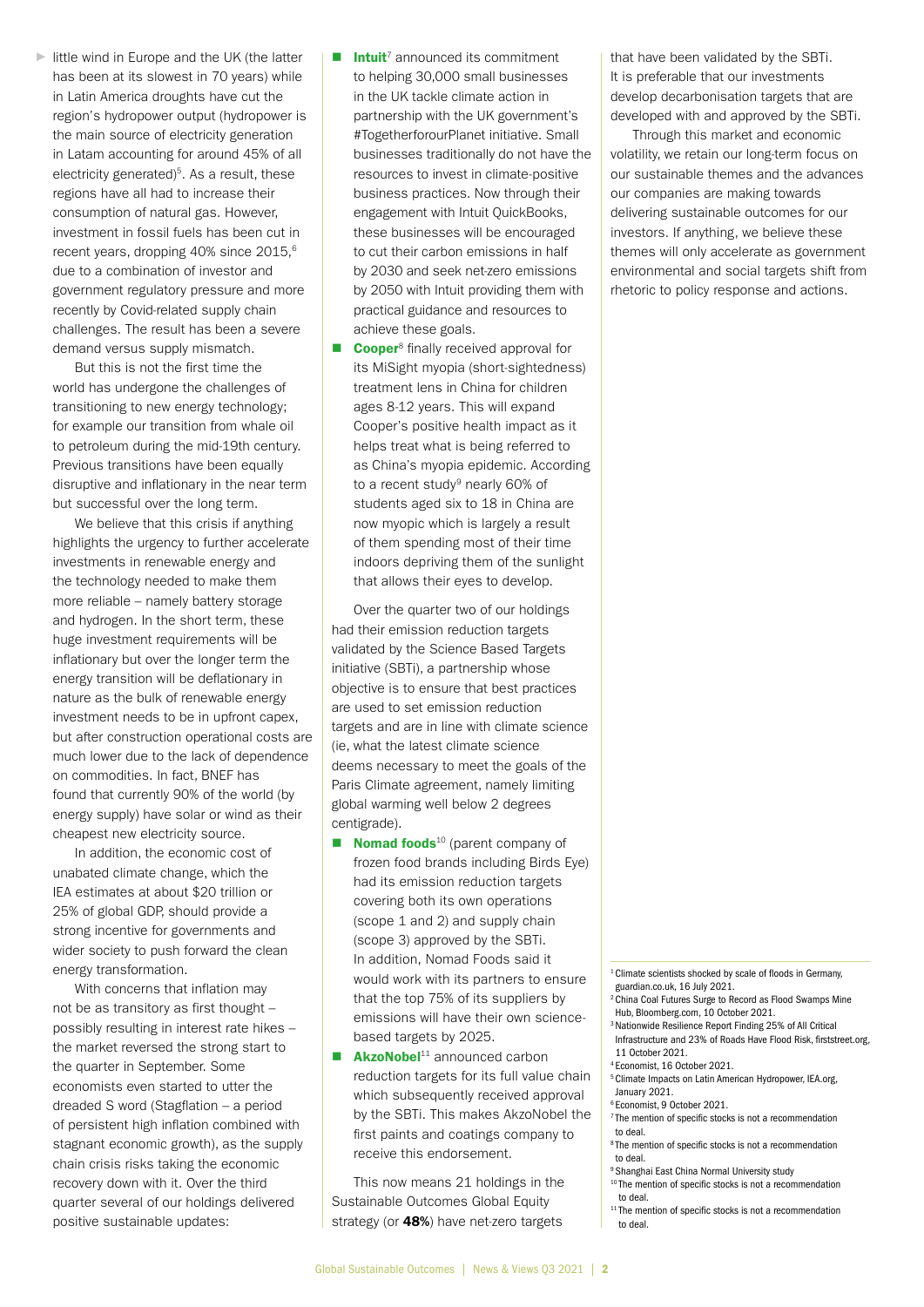

Cape Town's water crisis was caused by extreme drought from 2015-2017 and infrastructure investment that failed to keep up with population growth. Source: iStock.

## Sustainable theme focus: Water, water everywhere but not a drop to drink

In March 2018 I visited my family and friends in Cape Town, a city amid an unprecedented water crisis. Locals were fearful of "Day Zero", the day when the water levels of the major dams supplying the city could fall below 13.5% and municipal water supplies would be switched off.<sup>1</sup> This would have made Cape Town the first major city in the world to run out of water...

On this trip I learnt the true value of water as I was limited to just 50 litres consumption per day, which is minimal when considering a standard shower uses 10 to 12 litres of water per minute.<sup>2</sup> In fact, Cape Town residents were forced to recycle every drop of water used in their day.

With the community working together. Cape Town succeeded in reducing its daily water usage by more than half to around 500 million litres per day which, combined with strong rains in winter 2018, helped dam levels to recover. A close escape.

But what led to this water crisis? There was a confluence of factors but mostly it was caused by a combination of extreme drought from 2015-2017 and infrastructure investment that failed to keep up with high urban population growth (Cape Town's population increased 71% in 20 years while dam water storage only increased by  $17\%$  over the same period)<sup>3</sup>.

Sadly, water scarcity is on the rise globally and is becoming one of our biggest environmental challenges. Like in Cape Town, climate change, population

growth and rapid rates of urbanisation that outpace infrastructure developments are placing strain on our water resources. It is estimated that demand for fresh water doubles every 20 years owing to increasing population,<sup>4</sup> while less than 1% of water available on earth is fresh water and only 0.007% is both useable and accessible.<sup>5</sup> In addition, rising rates of water pollution and seawater intrusion (from rising sea levels) are further placing pressure on useable water. It is forecast that by 2025 more than 30% of the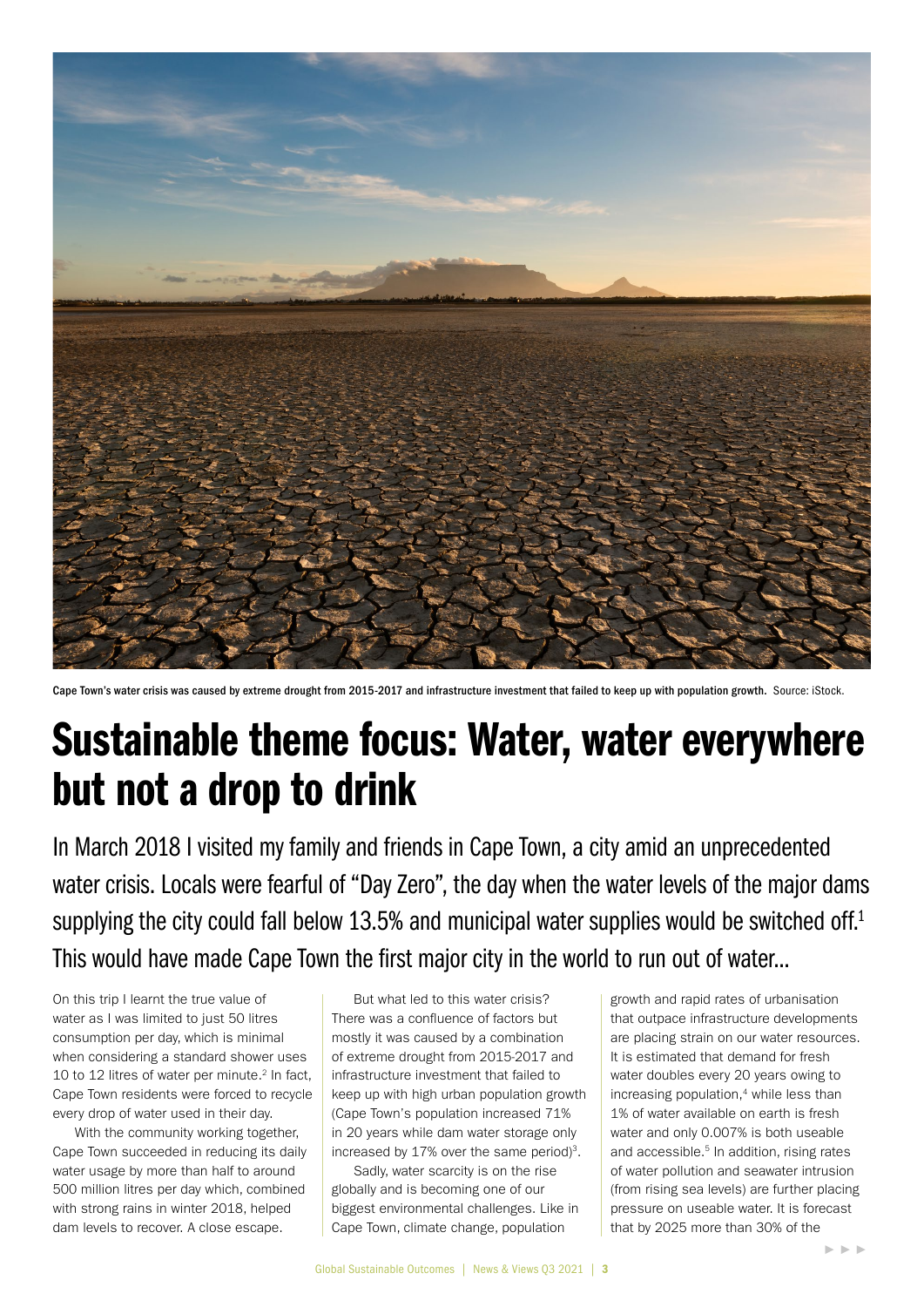### ► Figure 2: Sectoral water risk impacts vs the cost of action



Source: CDP Global Water Report 2020.

world's population will live in areas without adequate water supply, rising to 40% of the world's population facing absolute water scarcity by 2050.6 scarcity by 2050.<sup>6</sup> and water is the amount of technology solutions to better manage

Increasing water scarcity comes not  $\overline{\phantom{a}}$  water loss as well as im mercedurig water coarding displaced and efficiency at water using water levels as well as in part of water required communities, but severe economic costs that are already starting to be felt. In fact, the CDP (Climate Disclosure Project) reported that water-related risks cost  $\frac{1}{255}$  billion of investment would have been \$55 billion of investment would have been sufficient to mitigate those risks (Figure 2). ust with social impact

The loss of supply of clean water to most companies can be devastating, especially when it is a crucial part of the production process. For example, the technology sector is heavily reliant on water both for semiconductor production but also for data centre cooling. The most common way in which these water risks materialise is via supply chain disruption. Water is also hugely important for commodity markets, particularly agricultural products which are responsible for 69% of global water use.7

### What are the solutions?

First, we need to address the huge amounts of water loss in global urban water distribution systems, so called "non-revenue water", which can reach 345 million cubic metres per day.8 This is equivalent to around 30% of water system input volumes across the world and would be enough to provide water to an additional two billion people!9 Much of this water is lost through pipe leakages, wasteful water practices and out of date technology.

The solution is not just about upgrading our ageing water infrastructure but also the adoption of smart water water loss as well as improved productivity and efficiency at water utilities.

The government obviously has a key starting to be felt. In **the starting one cone cone cone cone cone** role to play in upgrading our water systems, but corporates and investors play a crucial part too. Corporates need to address<br>their own water management practice their own water management practices especially if they operate in regions facing acute water shortages. This involves not just upgrading their own infrastructure to limit water loss but also implementing solutions to safely reclaim and reuse their wastewater – ie, making water usage more circular. As investors we need to engage with management teams to ensure that they are promoting sustainable water practices in their operations while limiting water pollution.

> In our strategy, we are invested in several companies that are helping to solve for the world's water challenges, including:

 $\blacksquare$  Xylem<sup>10</sup>, the world's largest listed water infrastructure equipment provider with 90% of its sales aligned with Sustainable Development Goal #6: clean water and sanitation. Xylem is focused on investing in and innovating for smart water solutions that combine water technologies with sensing, monitoring, and analysis to enable the use of data to improve sustainable outcomes. In fact, it has set a goal to save more than 16.5 billion cubic

metres of water using these advanced technologies that both avert water loss and enable water reuse.<sup>11</sup>

- **Ecolab**<sup>12</sup> is a business services company that helps its customers manage one trillion gallons of water annually. It provides water solutions for its commercial customers, including digital tools such as Smart Water Navigator, that helps it to identify and implement water reduction, reuse and recycling programmes. This helps customers both reduce their water usage but also improve their water quality. Ecolab has set a target of helping customers save 300 billion gallons (1.1 billion cubic metres) of water each year, equivalent to the annual drinking water needs of one billion people.<sup>13</sup>
- $\blacksquare$  Trimble<sup>14</sup> offers precision agriculture technology solutions that help its customers, both farmers and contractors, to maximise water-use efficiency for farmland while improving crop yields. In fact, its solutions help improve crop yields by 30% with up to 20% higher water efficiency.<sup>15</sup>

In addition, Columbia Threadneedle Investments engages with companies around their water management programmes, particularly those in sectors that are water intensive. This is not only vital from an environmental perspective but from a financial perspective too – especially if a company has operations in regions that are facing acute water shortages. One of our holdings on the global equities desk, TSMC16 (the world's largest third-party semiconductor manufacturer $17$ ), has faced a severe water crisis this year as Taiwan has experienced its worst drought in over 50 years. TSMC managed to sustain operations through this crisis but it was a challenge, with the company resorting to trucking in tanks of water from the island's greener south side to maintain chip production, which is very water intensive.

But TSMC also managed to navigate this crisis through its focus on environmental sustainability in its business practices. TSMC had not only diversified its water supply but also promoted greater rates of water recycling. In 2019, TSMC's average recycling rate of the wastewater used in its production processes reached 87%,<sup>18</sup> having built a comprehensive wastewater classification and resourcing system integrated with treatment equipment to effectively decompose pollutants in the recycled water.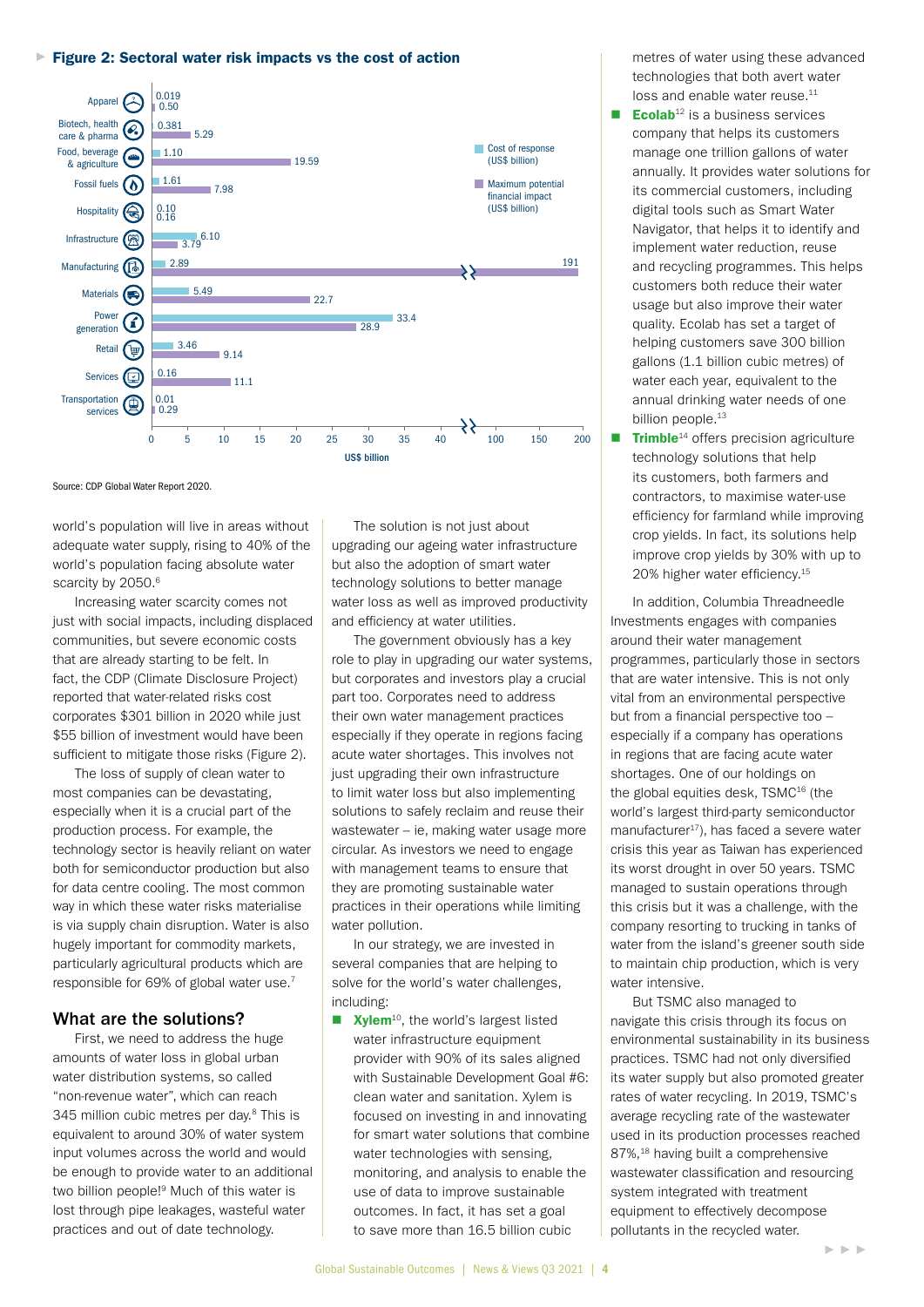### ► Figure 3: Virtual water – the invisible export trade affecting emerging and frontier nations

Virtual water is the amount of water 'embedded' in a product. As water-scarce countries trade goods and services, water in their local region is exported to another part of the world – ultimately reducing water levels available to the local community. Amount of water required for these everyday products:



#### Source: EMDAT database/Water Footprint Organisation/HSBC, December 2020.

But we as consumers of water also need to change our behaviour and address our culture of overconsumption. This means both understanding what we can change in our personal water consumption but also being more aware of the high amounts of "virtual water" embedded in the everyday products we consume (ie, the water that has been

used at some point in the production of products). This is particularly vital when the water used to produce these items reduces the level of water that is available to local communities for sanitation and drinking purposes.

Although water is designated a low monetary value, it is the one resource that is vital to all aspects of our life. The true

value of water is in fact immeasurable, something that Capetonians learnt when their taps started running dry. This is a lesson we all need to learn if we are to tackle the growing water scarcity crisis.

- <sup>1</sup> Why Cape Town Is Running Out of Water...,
- [nationalgeographic.com,](http://nationalgeographic.com) 5 March 2018.
- 2 [www.waterwise.org.uk/save-water/](http://www.waterwise.org.uk/save-water/)
- 3 Bohatch, Trevor (16 May 2017). *"What's causing Cape Town's water crisis?"*. Cape Town: Ground Up. *Retrieved 1 June2017; "Cape Town Population 2019"*. World Population Review.
- 4 [globalwaterintel.com,](http://globalwaterintel.com) 3 April 2018.
- 5 Clean Water Facts and Information, nationalgeographic.com.
- 6 UNESCO Water climate report, 22 March 2020.
- 7 Food & Agriculture Organisation of the Untied Nations,
- [globalagriculture.org,](http://globalagriculture.org) November 2016.
- 8 Non-Revenue Water Reduction Programmes, Global Water Intelligence, 1 May 2021.
- 9 Non-Revenue Water Reduction Programmes, Global Water Intelligence, 1 May 2021.
- <sup>10</sup> The mention of specific stocks is not a recommendation to deal.
- <sup>11</sup> Xylem 2020 Sustainability report.
- $12$  The mention of specific stocks is not a recommendation to deal.
- <sup>13</sup> Ecolab 2020 Sustainability report.
- <sup>14</sup> The mention of specific stocks is not a recommendation to deal.
- <sup>15</sup> Trimble 2020 Sustainability report.
- <sup>16</sup> The mention of specific stocks is not a recommendation to deal.
- $17$  TSMC retains third place in global IC supplier ranking, Taipei Times, 31 May 2021.
- 18 TSMC CSR Report 2019, [tsmc.com.](http://tsmc.com.)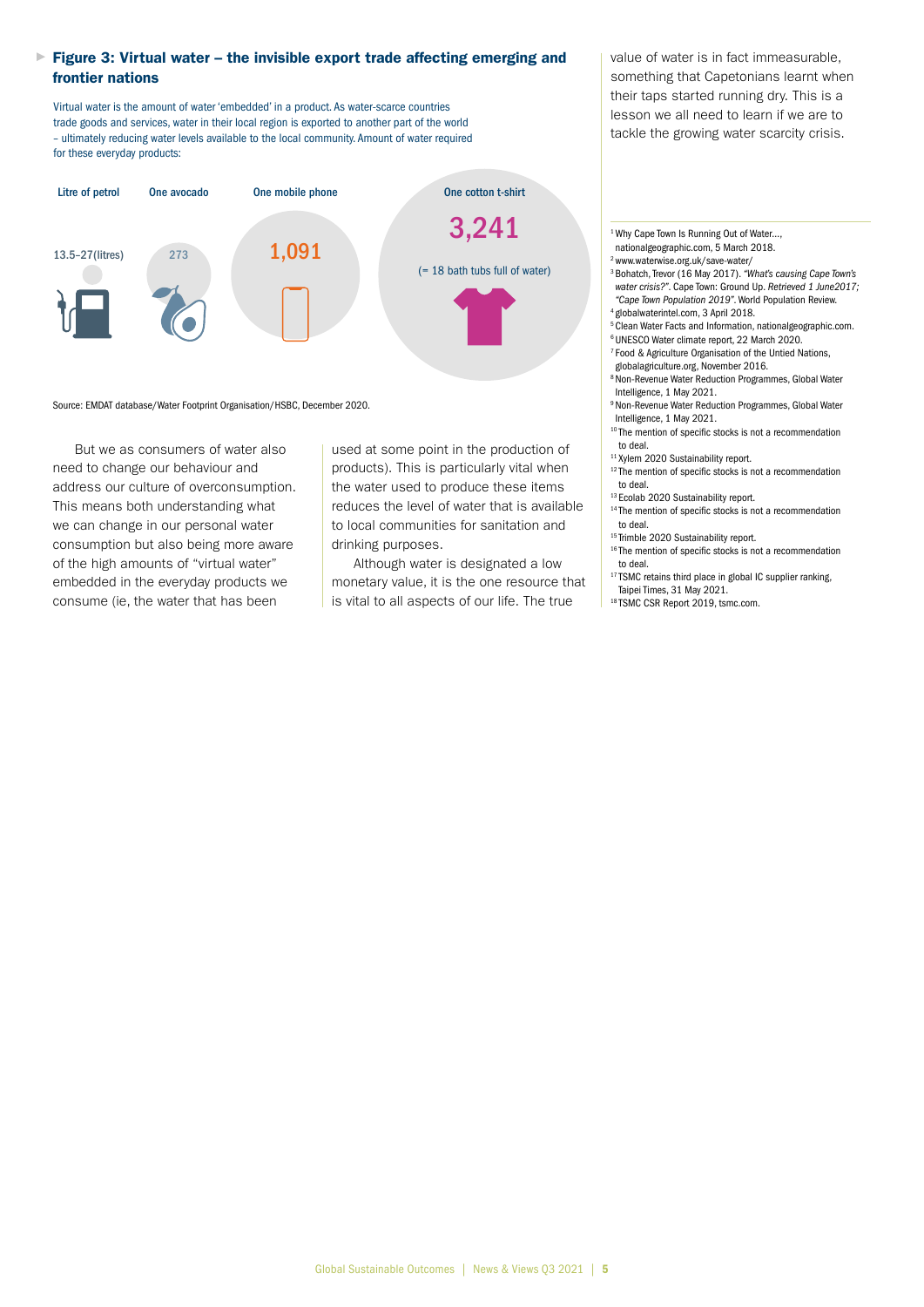## Company 3Q21 engagement highlights

We have had a very busy quarter, meeting with several of our holdings' management teams. We highlight three of these responsible investment company meetings below:

| <b>Company</b>     |                                                                                                                                                                                                                                                                                                                                                                                                                                                                                                                                                                                                                                                                                                                                                                                                                                                                                                                                                                                                                                                                                                                                                                                                                                                                                                                                                                                                                                                                                                                                                                                                                                                                                                                                                                                                                                                                                                                                                                                                                                                                                                                                                                                                        |
|--------------------|--------------------------------------------------------------------------------------------------------------------------------------------------------------------------------------------------------------------------------------------------------------------------------------------------------------------------------------------------------------------------------------------------------------------------------------------------------------------------------------------------------------------------------------------------------------------------------------------------------------------------------------------------------------------------------------------------------------------------------------------------------------------------------------------------------------------------------------------------------------------------------------------------------------------------------------------------------------------------------------------------------------------------------------------------------------------------------------------------------------------------------------------------------------------------------------------------------------------------------------------------------------------------------------------------------------------------------------------------------------------------------------------------------------------------------------------------------------------------------------------------------------------------------------------------------------------------------------------------------------------------------------------------------------------------------------------------------------------------------------------------------------------------------------------------------------------------------------------------------------------------------------------------------------------------------------------------------------------------------------------------------------------------------------------------------------------------------------------------------------------------------------------------------------------------------------------------------|
| (SIG)              | We met with SIG Combibloc, <sup>1</sup> which is a systems and solutions provider for aseptic carton packaging used in a range of<br>food and beverage products. It is benefitting from the shift away from plastic packaging to more sustainable packaging<br>solutions (the lifecycle carbon footprint of a carton pack is typically between 28% and 70% lower than other packaging<br>solutions such as PET plastic or glass bottles) <sup>2</sup> but we wanted to meet with management to gain more clarity around<br>recycling rates of SIG products and increased usage of recycled content within its products.<br>Management noted that all SIG's products are technically 100% recyclable, but that recycling is heavily dependent on the<br>infrastructure available in each region. In areas where recycling rates are low, SIG works with communities to help build<br>local infrastructure to promote higher rates of recycling.<br>In addition, it sees a huge opportunity to further scale its eco ranges such as EcoPlus (aluminium free) and SIGNATURE<br>(plant-based renewable materials). The company is looking to set targets around recycled aluminium and currently uses<br>recycled or bio-based polyethylene, but is hesitant to use recycled board as this would need to be imported which could<br>undermine the environmental benefits - a topic the company is currently investigating.<br>Although we were impressed with the progress management has made to make its packaging more sustainable and<br>recyclable, we will continue to engage with management to monitor further progress.                                                                                                                                                                                                                                                                                                                                                                                                                                                                                                                                                                           |
| <b>T</b> HDFC BANK | HDFC Bank <sup>3</sup> is India's largest private sector bank by assets and by market capitalisation and has a clear focus on<br>promoting financial inclusion in India, which has high rates of unbanked population. We engaged with management<br>because rates of staff turnover have been relatively high when compared with other banking peers, ranging from 19% to<br>25% in recent years. With such a high staff turnover rate, especially in the salesforce, it was important to understand how<br>the bank ensures that staff have enough training and experience to operate efficiently and to mitigate mis-selling risks.<br>HDFC informed us that high turnover is a known phenomenon in Indian banks (we were able to verify this) but it is still<br>inefficient and costly to train new staff so regularly. It is looking into the issue but believes the bank is at the lower end of<br>the spectrum relative to the industry (we were not able to verify this). Columbia Threadneedle Investments encouraged the<br>company to consider further staff retention initiatives.<br>To mitigate mis-selling risks HDFC operates both functional (ie, role specific) and behavioural training programs.<br>HDFC has a large distribution footprint for third-party products. When HDFC sells one of these products there is a<br>separate call centre which conducts a follow up call to confirm that the customer understands the product and that it is<br>suitable for their needs. This seems effective as HDFC bank disclosed that it received less than 20 mis-selling complaints<br>last year and it hasn't had any major scandals related to the topic. Overall, we were reassured by the stringent training<br>and lack of related complaints, but will continue to engage on this topic.                                                                                                                                                                                                                                                                                                                                                                                        |
| EQUINIX            | Equinix <sup>4</sup> offers one of the world's largest global digital infrastructure platforms with key offerings across data centre and<br>interconnection solutions. However, our insatiable demand for data comes with an environmental toll as datacentres are<br>both energy and water intensive. In addition, we noted how our consumption of data can be very water intensive<br>as water is used to cool datacentres. In fact, the average hyperscale data centre uses more than 400 million gallons of<br>water per year (equivalent to the annual drinking water needs of 2 million people) <sup>5</sup> . We engaged with Equinix to find out<br>what it is doing to meet this growing demand for data while limiting its environmental impact.<br>Decarbonisation actions:<br>Management has set a rigorous goal to attain 100% renewable energy (vs 90% currently) and to be carbon neutral for<br>both operations and supply chain by 2030.<br>■ Established SBTi in June to help investors monitor their annual progress towards these decarbonisation goals.<br>Noted some regions are easier to decarbonise than others - top priority is to connect directly to a green grid but<br>this is currently only really possible in Europe (37% of energy stack). In the US they use PPAs with renewable energy<br>providers such as Nextera, another core holding in our portfolio.<br>It is harder to find green energy solutions in APAC and Africa but it is engaging directly with local governments and<br>investing in fuel cell technology as a long-term replacement for diesel generators.<br>Water management is now also an increasing area of focus for Equinix, given rising water scarcity issues in its global<br>footprint. As a result, it has established the Equinix water management programme and will be releasing metrics around<br>this programme from 2022 onwards. This will be a focus of our engagement going forward.<br>Overall, we were comforted by how much of Equinix's investments have a focus on environmental sustainability.<br>In turn we view this as key in strengthening its competitive advantage as its customers increasingly focus on ESG. |

<sup>&</sup>lt;sup>1</sup> The mention of specific stocks is not a recommendation to deal.

<sup>2</sup> SIG Combibloc 2019 sustainability report

<sup>&</sup>lt;sup>3</sup>The mention of specific stocks is not a recommendation to deal

<sup>&</sup>lt;sup>4</sup>The mention of specific stocks is not a recommendation to deal.

<sup>&</sup>lt;sup>5</sup> Ecolab investor presentation 2021.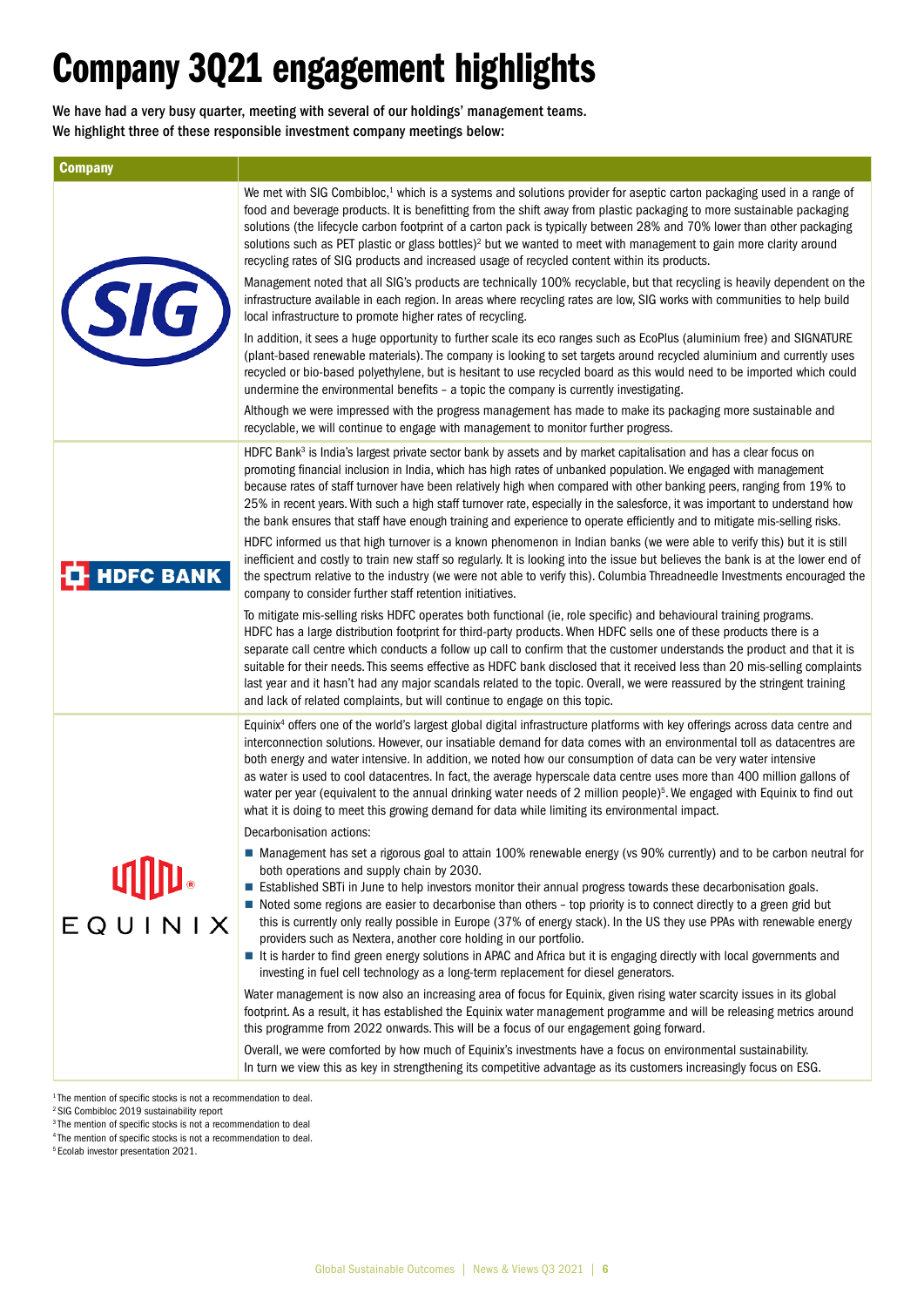### Important Information: For use by professional clients and/or equivalent investor types in your jurisdiction (not to be used with or passed on to retail clients). For marketing purposes. Past performance is not a guide to future performance.

The value of investments and any income is not guaranteed and can go down as well as up and may be affected by exchange rate fluctuations. This means that an investor may not get back the amount invested. Your capital is at Risk.

This material is for information only and does not constitute an offer or solicitation of an order to buy or sell any securities or other financial instruments, or to provide investment advice or services.

Columbia Threadneedle (Lux) is an investment company with variable capital (Société d'investissement à capital variable, or "SICAV") formed under the laws of the Grand Duchy of Luxembourg. The SICAV issues, redeems and exchanges shares of different classes. The management company of the SICAV is Threadneedle Management Luxembourg S.A.

Certain sub-funds of the SICAV are registered in Austria, Belgium, Denmark, France, Finland, Germany, Iceland, Ireland, Italy, Liechtenstein, Luxembourg, the Netherlands, Norway, Singapore, Spain, Sweden, Switzerland, and the UK; however, this is subject to applicable jurisdictions and some sub-funds and/or share classes may not be available in all jurisdictions. Shares in the Funds may not be offered to the public in any other country and this document must not be issued, circulated or distributed other than in circumstances which do not constitute an offer to the public and are in accordance with applicable local legislation.

Shares in the Funds may not be offered, sold or delivered directly or indirectly in the United States or to or for the account or benefit of any "U.S. Person", as defined in Regulation S under the 1933 Act.

Het compartiment is op grond van artikel 1:107 van de Wet op het financieel toezicht opgenomen in het register dat wordt gehouden door de Autoriteit Financiële Markten. / Pursuant to article 1:107 of the Act of Financial Supervision, the subfund is included in the register that is kept by the AFM.

Columbia Threadneedle (Lux) is authorised in Spain by the Comisión Nacional del Mercado de Valores (CNMV) and registered with the relevant CNMV's Register with number 2022.

Columbia Threadneedle (Lux) is a collective investment scheme pursuant to Section 235 of the United Kingdom's Financial Services and Markets Act 2000, as amended ("FSMA"). Notification has been made to the FCA under the National Private Placement Regime (NPPR) to market this fund in the UK. Prospective Investors are advised that all, or most, of the protections afforded by the United Kingdom regulatory system will not apply to an investment in the Fund and that compensation will not be available under the United Kingdom Financial Services Compensation Scheme.

The Fund has not been approved by the Swiss Financial Market Supervisory Authority (FINMA) as a foreign collective investment scheme pursuant to Article 120 of the Swiss Collective Investment Schemes Act of 23 June 2006 (the "CISA"). Accordingly, the Shares may not be offered to the public in or from Switzerland and neither this document nor any other offering materials relating to the Shares may be made available through a public offering in or from Switzerland. The Shares may only be offered and this document may only be distributed in or from Switzerland by way of private placement to "Regulated Qualified Investors" (as defined in the CISA and its implementing ordinance) and / or to a limited circle of investors, without any public offering.

### Please read the Prospectus before investing.

"Subscriptions to a Fund may only be made on the basis of the current Prospectus and the Key Investor Information Document, as well as the latest annual or interim reports and the applicable terms & conditions. Please refer to the 'Risk Factors' section of the Prospectus for all risks applicable to investing in any fund and specifically this Fund. Documents other than KIIDs are available in English, French, German, Italian, Spanish and Dutch (no Dutch Prospectus). KIIDs are available in local languages. The summary of investor rights is available on our website in English. Documents can be obtained free of charge on request by writing to the management company at 44, rue de la Vallée, L-2661 Luxembourg, Grand Duchy of Luxembourg, from International Financial Data Services (Luxembourg) S.A. at 47, avenue John F. Kennedy, L-1855 Luxembourg, Grand Duchy of Luxembourg, and /or from www.columbiathreadneedle.com and or from

– in Austria from Erste Bank, Graben 21 A-1010 Vienna;

- in France from CACEIS Bank, 1/3 Place Valhubert, 75013 Paris;
- in Liechtenstein from Liechtensteinische Landesbank AG, Städtle 44, 9490 Vaduz Principality of Liechtenstein;
- in Spain from ALLFUNDS BANK, S.A.U registered offices in Calle de los Padres Dominicos 7, 28050 Madrid, Spain.